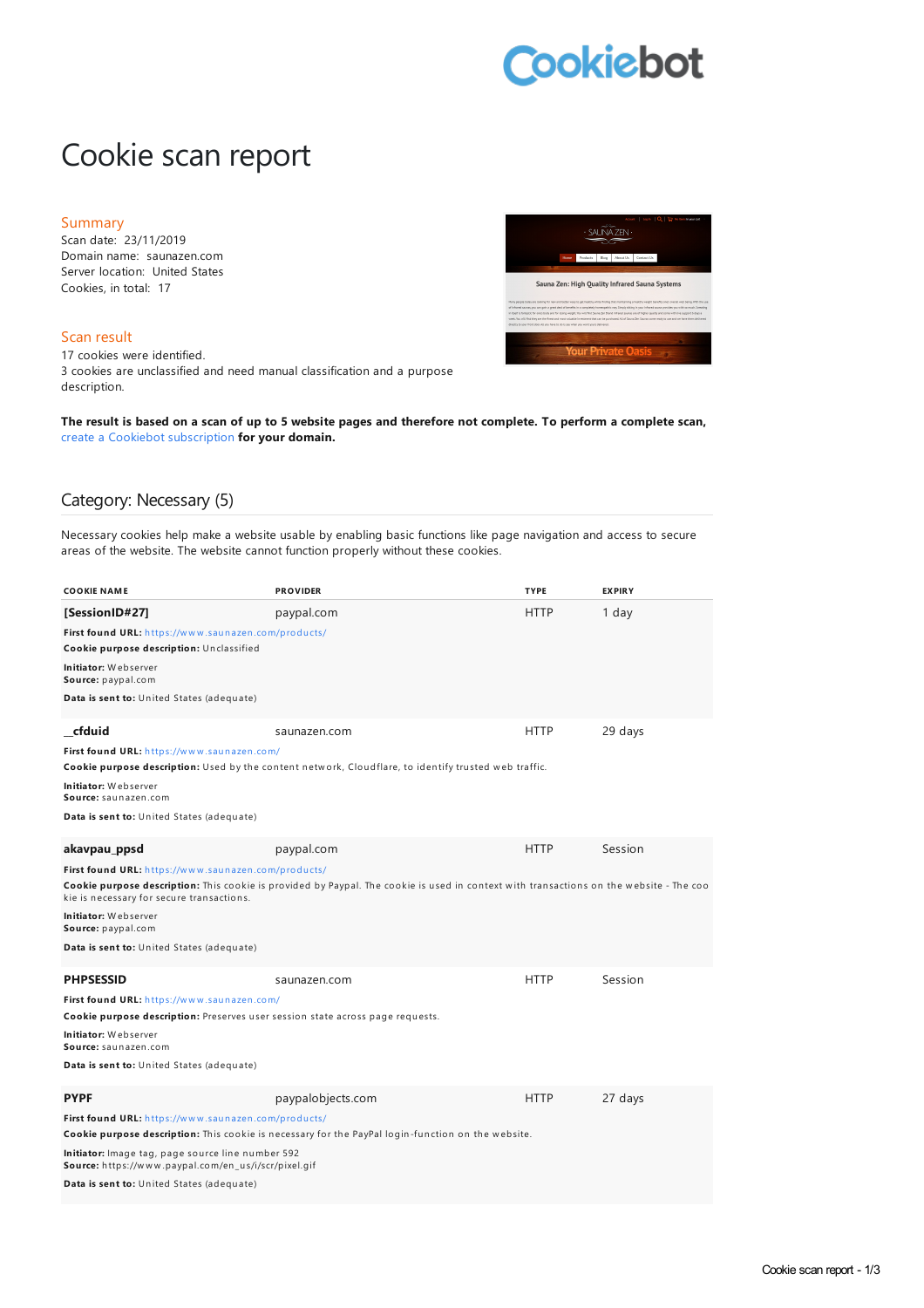### Category: Statistics (7)

Statistic cookies help website owners to understand how visitors interact with websites by collecting and reporting information anonymously.

| COOKIE NAME                                                                                                                                                                                                                                                                                 | <b>PROVIDER</b>                                                                                                                                                                                                                                                                                                                                                                                                                                                                                                                     | <b>TYPE</b> | <b>EXPIRY</b> |
|---------------------------------------------------------------------------------------------------------------------------------------------------------------------------------------------------------------------------------------------------------------------------------------------|-------------------------------------------------------------------------------------------------------------------------------------------------------------------------------------------------------------------------------------------------------------------------------------------------------------------------------------------------------------------------------------------------------------------------------------------------------------------------------------------------------------------------------------|-------------|---------------|
| _ga                                                                                                                                                                                                                                                                                         | saunazen.com                                                                                                                                                                                                                                                                                                                                                                                                                                                                                                                        | HTTP        | 2 years       |
| First found URL: https://www.saunazen.com/<br>Initiator: Script tag, page source line number 59<br>Source: https://www.google-analytics.com/analytics.js<br><b>Data is sent to:</b> United States (adequate)<br>Prior consent enabled: No                                                   | <b>Cookie purpose description:</b> Registers a unique ID that is used to generate statistical data on how the visitor uses the website.                                                                                                                                                                                                                                                                                                                                                                                             |             |               |
| _gali<br>First found URL: https://www.saunazen.com/products/<br>Cookie purpose description: Unclassified<br>Initiator: Script tag, page source line number 1784<br>Data is sent to: United States (adequate)<br>Prior consent enabled: No                                                   | saunazen.com<br><b>Source:</b> https://www.saunazen.com/wp-content/themes/lookshop-child/js/lookshop-child.js?ver=1.0                                                                                                                                                                                                                                                                                                                                                                                                               | <b>HTTP</b> | 1 day         |
| _gat<br>First found URL: https://www.saunazen.com/<br><b>Cookie purpose description:</b> Used by Google Analytics to throttle request rate<br>Initiator: Page source line number 234-250<br>Source: Inline script<br>Data is sent to: United States (adequate)<br>Prior consent enabled: No | saunazen.com                                                                                                                                                                                                                                                                                                                                                                                                                                                                                                                        | <b>HTTP</b> | 1 day         |
| _gid                                                                                                                                                                                                                                                                                        | saunazen.com                                                                                                                                                                                                                                                                                                                                                                                                                                                                                                                        | <b>HTTP</b> | 1 day         |
| First found URL: https://www.saunazen.com/<br>Initiator: Script tag, page source line number 59<br>Source: https://www.google-analytics.com/analytics.js<br><b>Data is sent to:</b> United States (adequate)<br>Prior consent enabled: No<br>AKA MVT BUTTONS                                | <b>Cookie purpose description:</b> Registers a unique ID that is used to generate statistical data on how the visitor uses the website.<br>paypalobjects.com                                                                                                                                                                                                                                                                                                                                                                        | <b>HTTP</b> | 6 days        |
| First found URL: https://www.saunazen.com/products/<br>on reentry, if the visitor has accepted the 'stay logged in'-button.<br>Initiator: Webserver<br>Source: paypalobjects.com<br>Data is sent to: United States (adequate)<br>Prior consent enabled: No                                  | <b>Cookie purpose description:</b> This cookie stores visitor credentials in an encrypted cookie in order to allow the visitor to stay logged in                                                                                                                                                                                                                                                                                                                                                                                    |             |               |
| AKA MVT ID                                                                                                                                                                                                                                                                                  | paypalobjects.com                                                                                                                                                                                                                                                                                                                                                                                                                                                                                                                   | <b>HTTP</b> | 1 day         |
| First found URL: https://www.saunazen.com/products/<br>on reentry, if the visitor has accepted the 'stay logged in'-button.<br><b>Initiator:</b> Webserver<br>Source: paypalobjects.com<br>Data is sent to: United States (adequate)<br>Prior consent enabled: No                           | Cookie purpose description: This cookie stores visitor credentials in an encrypted cookie in order to allow the visitor to stay logged in                                                                                                                                                                                                                                                                                                                                                                                           |             |               |
| collect                                                                                                                                                                                                                                                                                     | google-analytics.com                                                                                                                                                                                                                                                                                                                                                                                                                                                                                                                | Pixel       | Session       |
| First found URL: https://www.saunazen.com/<br>vices and marketing channels.<br>Initiator: Inline script, page source line number 234-250<br>1_gid = 1400708861.1574550545_r= 1did = i5iSjogtm= 2ouav9z= 821781648<br>Data is sent to: United States (adequate)                              | Cookie purpose description: Used to send data to Google Analytics about the visitor's device and behavior. Tracks the visitor across de<br>Source: https://www.google-analytics.com/r/collect?v=1_v=j79a=977814141t=pageview_s=1dl=https%3A%2F%2Fwww.saunazen.com%<br>2Ful=en-usde= UTF-8dt= Sauna%20Zen%20Healthy%20Infrared%20Saunas.%20Deluxe%20two%20and%20three%20person%20saunass<br>d = 24-bitsr= 1024x768vp = 1000x740je = 0_u = aGDACUIrB ~ jid = 1507463374gjid = 2081884616cid = 1476224475.1574550545tid = UA-78727859- |             |               |
| Prior consent enabled: No                                                                                                                                                                                                                                                                   |                                                                                                                                                                                                                                                                                                                                                                                                                                                                                                                                     |             |               |